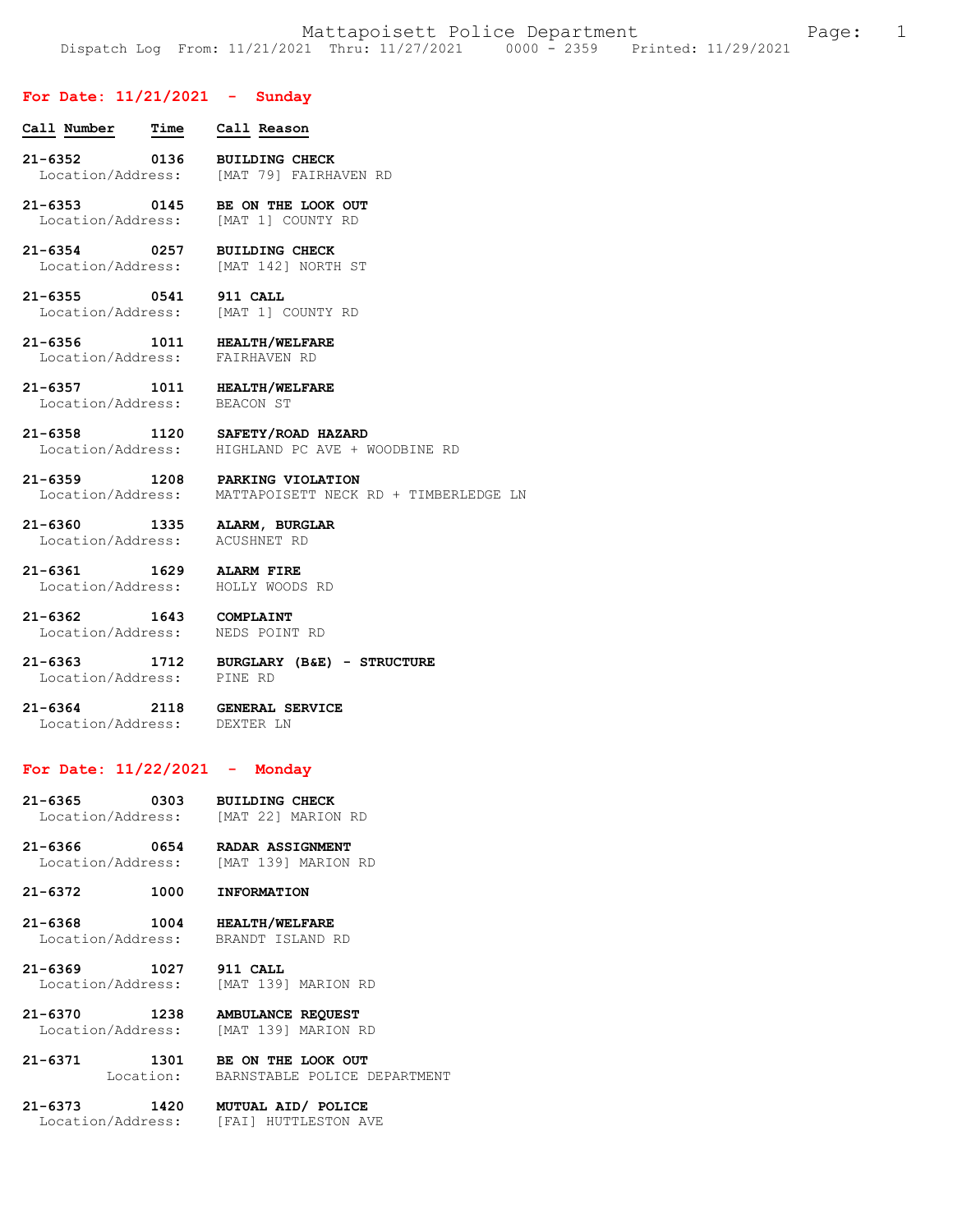- **21-6374 1426 DISTURBANCE**  Location/Address:
- **21-6375 1452 ANIMAL CONTROL**  [MAT 280] MATTAPOISETT NECK RD
- **21-6376 1640 ASSIST OTHER AGENCY**  Location/Address: ACUSHNET RD
- **21-6377 1721 DISABLED MV**  Location/Address: NORTH ST + LEBARON WAY
- **21-6378 1810 MV VIOLATIONS**  Location/Address:
- **21-6379 1836 MV VIOLATIONS**  Location/Address:
- **21-6380 2155 RADAR ASSIGNMENT**  Location/Address: [MAT 62] FAIRHAVEN RD
- **21-6381 2251 MV VIOLATIONS**  Location/Address: CROOK'S WAY

## **For Date: 11/23/2021 - Tuesday**

- **21-6383 0157 BUILDING CHECK**  [MAT 79] FAIRHAVEN RD
- **21-6384 0414 MEDICAL ASSIST**  MATTAPOISETT NECK RD
- **21-6385 0706 RADAR ASSIGNMENT**  Location/Address: [MAT 139] MARION RD
- **21-6386 0719 SUSPICOUS MOTOR VEHICLE**  Location/Address:
- **21-6387 0753 HEALTH/WELFARE**  BRANDT ISLAND RD
- **21-6388 0801 SAFETY/ROAD HAZARD**  COUNTY RD + MARTIN AVE
- **21-6389 0839 SAFETY/ROAD HAZARD**  Location/Address:
- **21-6390 0907 MV VIOLATIONS**  Location/Address: MATTAPOISETT NECK RD + WINDWARD WAY
- **21-6391 0924 MV VIOLATIONS**  Location/Address: NORTH ST + NORTH WOODS LN
- **21-6392 1011 HEALTH/WELFARE**  Location/Address:
- **21-6393 1028 SUMMONS SERVICE**  Location/Address:
- **21-6394 1105 MV VIOLATIONS**  NORTH ST + CRYSTAL SPRING RD
- **21-6395 1201 911 CALL**  Location/Address: MATTAPOISETT NECK RD
- **21-6396 1213 GENERAL SERVICE**  Location/Address:
- **21-6397 1414 RADAR ASSIGNMENT**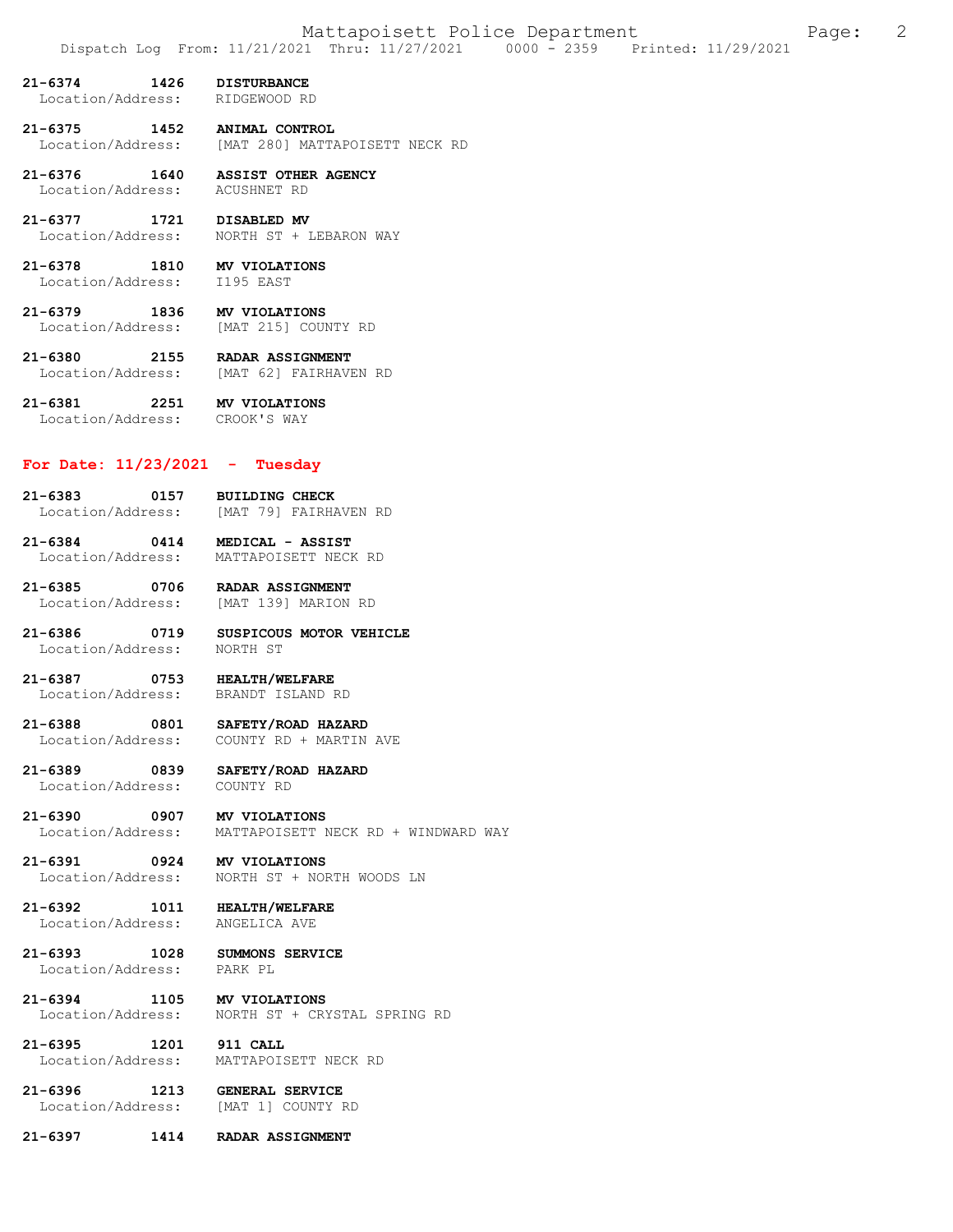Vicinity of: MATTAPOISETT NECK RD

**21-6398 1415 RADAR ASSIGNMENT**  [MAT 139] MARION RD

**21-6399 1535 MV - LOCKOUT**  Location/Address: [MAT 34] COUNTY RD

- **21-6400 1648 GENERAL SERVICE**  Location/Address:
- **21-6401 1700 BE ON THE LOOK OUT**  Location/Address: [MAT 1] COUNTY RD

### **21-6402 1934 COMPLAINT**  Location/Address: DEPOT ST

- **21-6403 1952 ALARM FIRE**  Location/Address: HOLLY WOODS RD
- **21-6404 2123 MV VIOLATIONS**  Location/Address: NORTH ST + ELDORADO DR
- **21-6405 2128 MV CRASH**  Vicinity of: MATTAPOISETT NECK RD + FAIRHAVEN RD

**21-6406 2237 RADAR ASSIGNMENT**  Location/Address: [MAT 74] FAIRHAVEN RD

21-6407 2307 **VANDALISM**<br>Location/Address: NEDS POINT RD Location/Address:

### **For Date: 11/24/2021 - Wednesday**

- **21-6408 0153 DISTURBANCE**  Location/Address: NORTH ST
- **21-6409 0248 MV GENERAL**  Location/Address:
- **21-6411 0932 MV VIOLATIONS**  Vicinity of: FAIRHAVEN RD + SEABREEZE LN

#### **21-6412 0956 MV GENERAL**  Location/Address:

- **21-6414 1345 GENERAL SERVICE**  Location/Address: WINNATUXETT BEACH RD + PINE ISLAND RD
- **21-6415 2025 SUSPICIOUS PERSONS**  Location/Address: PINE RD

**21-6416 2143 TRESPASSING**  Location/Address: [MAT 248] INDUSTRIAL DR

## **21-6417 2247 BE ON THE LOOK OUT**  Location/Address: [MAT 1] COUNTY RD

## **21-6418 2255 ASSIST OTHER AGENCY**  Location/Address:

# **For Date: 11/25/2021 - Thursday**

21-6419 0107 SUSPICOUS MOTOR VEHICLE<br>Vicinity of: ACUSHNET RD Vicinity of:

**21-6420 0205 BUILDING CHECK**  Location/Address: [MAT 142] NORTH ST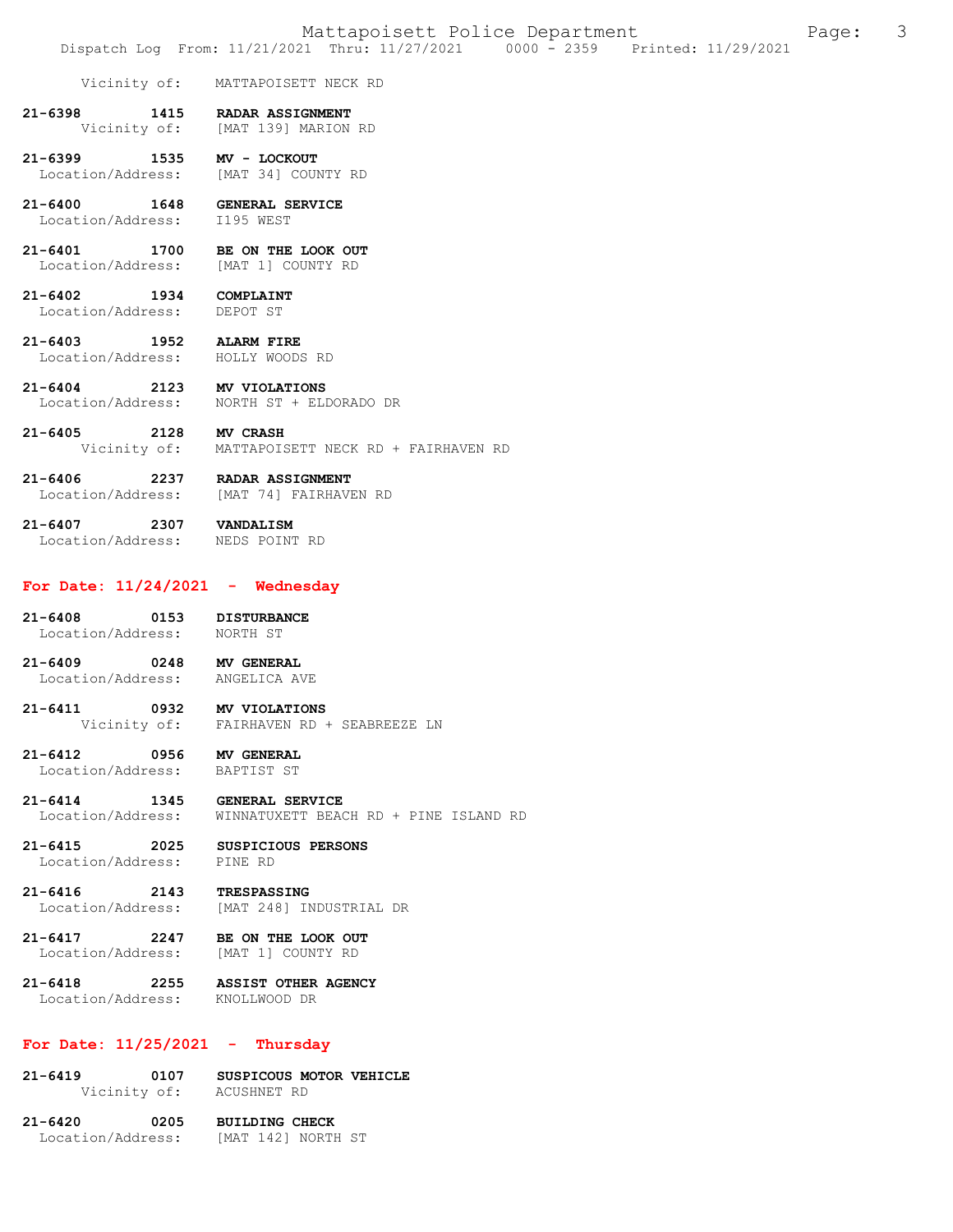### **21-6422 1109 ALARM, BURGLAR**  Location/Address:

**21-6423 1127 GENERAL SERVICE**  Location/Address: [MAT 282] NORTH ST

**21-6424 1449 MV - LOCKOUT**  Location/Address:

**21-6425 1749 RADAR ASSIGNMENT**  Location/Address: [MAT 291] FAIRHAVEN RD

**21-6426 1833 MV GENERAL**  Location/Address: NORTH ST

**21-6427 1913 BE ON THE LOOK OUT**  Location: [WAE] WAREHAM PD

**21-6428 2143 FIRE WORKS COMPLAINTS**  Location/Address:

**21-6429 2231 BE ON THE LOOK OUT**  Location: [WAE] WAREHAM PD

**21-6430 2310 MV GENERAL**  Location/Address: I195 EAST

**21-6431 2350 MEDICAL - ASSIST**  Location/Address: PINE ISLAND RD

## **For Date: 11/26/2021 - Friday**

**21-6432 0049 MV VIOLATIONS**<br>Vicinity of: FAIRHAVEN RD FAIRHAVEN RD + MENDELL RD

**21-6434 1017 HEALTH/WELFARE**  Location/Address: JUSTIN AVE

**21-6435 1044 VANDALISM**  Location/Address: CRESTFIELD ST

**21-6436 1253 GENERAL SERVICE** 

[MAT 250] BARSTOW ST

**21-6438 1330 MV VIOLATIONS**  Location/Address: MARION RD + AUCOOT RD

**21-6440 1400 ASSIST CITIZEN**  Location/Address:

**21-6439 1406 FIRE, OTHER**  Location/Address: CHURCH ST EXT

**21-6441 1547 CARBON MONOXIDE ALARM**  Location/Address: BEECH WOOD RD

**21-6442 1553 MV CRASH** 

**21-6443 1947 MV GENERAL**  Location/Address: [MAT 33] COUNTY RD

**21-6444 2122 ANIMAL CONTROL**  Location/Address:

Location/Address:

**21-6445 2321 MV VIOLATIONS** 

Location/Address: [MAT 47] COUNTY RD